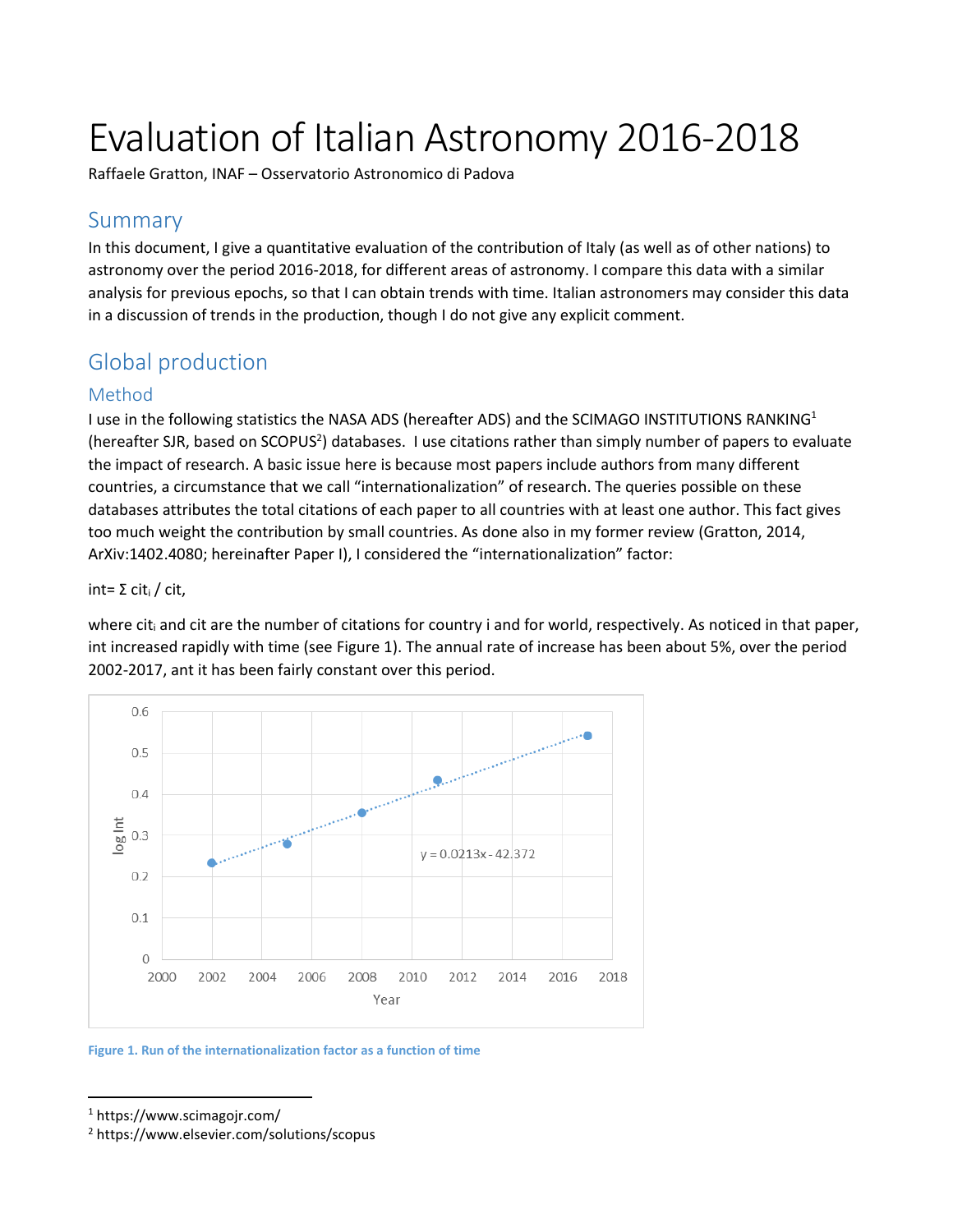I applied a correction that is based on an exponential law related to a power of int, and I considered a constant increase factor of int over time (that implies an exponential increase of int). To determine the correct power of int, in this report I considered the presence of each country among the 200 papers most cited of each year (this is different from what done in Paper I). I attributed each paper to a country by the affiliation of the first author<sup>3</sup>[. Table 1](#page-1-0) lists the top ten countries according to this parameter; in order to reduce the uncertainties due to small number statistics, I considered the 4-year range 2014-2017 (that is a total of 800 papers); in the same Table we also give similar data for the period 2008-2010 (that is a total of 600 papers) from Paper I.

| <b>Rank</b> | Country        |     | 2008-2010 |       | 2014-2017 |  |
|-------------|----------------|-----|-----------|-------|-----------|--|
|             | <b>USA</b>     | 297 | 0.495     | 357.0 | 0.446     |  |
|             | Germany        | 69  | 0.115     | 76.4  | 0.096     |  |
| 3           | United Kingdom | 61  | 0.102     | 72.3  | 0.090     |  |
| 4           | France         | 34  | 0.057     | 50.4  | 0.063     |  |
| 5           | <b>Italy</b>   | 39  | 0.065     | 31.0  | 0.039     |  |
| 6           | Australia      | 9   | 0.015     | 27.0  | 0.034     |  |
| 7           | China          |     |           | 23.0  | 0.029     |  |
| 8           | Netherlands    | 15  | 0.025     | 22.7  | 0.028     |  |
| 9           | Spain          | 6   | 0.010     | 21.0  | 0.026     |  |
| 10          | Canada         | 17  | 0.028     | 19.0  | 0.024     |  |

<span id="page-1-0"></span>**Table 1. Nations ranked by first authors of papers among the 200 most cited of each year in the period 2014-17. For comparison, also values over the period 2008-10 are also isted (from Paper I)**

I then adjusted the functional form of int in order to reproduce the fractions for these countries for both epochs. Figure 2 shows the extremely good correlation I obtained with this method between the fractions of papers among the 200 most cited that I attribute to each country and the corrected fraction of citations according to SJR. I repeated a similar procedure for the citations according to ADS. [Figure 1](#page-0-0) compares the corrected fractions of citations for different countries obtained using the ADS and the SJR database. Again I found a very good correlation, supporting my approach.

l

<sup>&</sup>lt;sup>3</sup> When preparing this table, Planck and Gaia papers were subdivided into contributing countries according to their contribution to ESA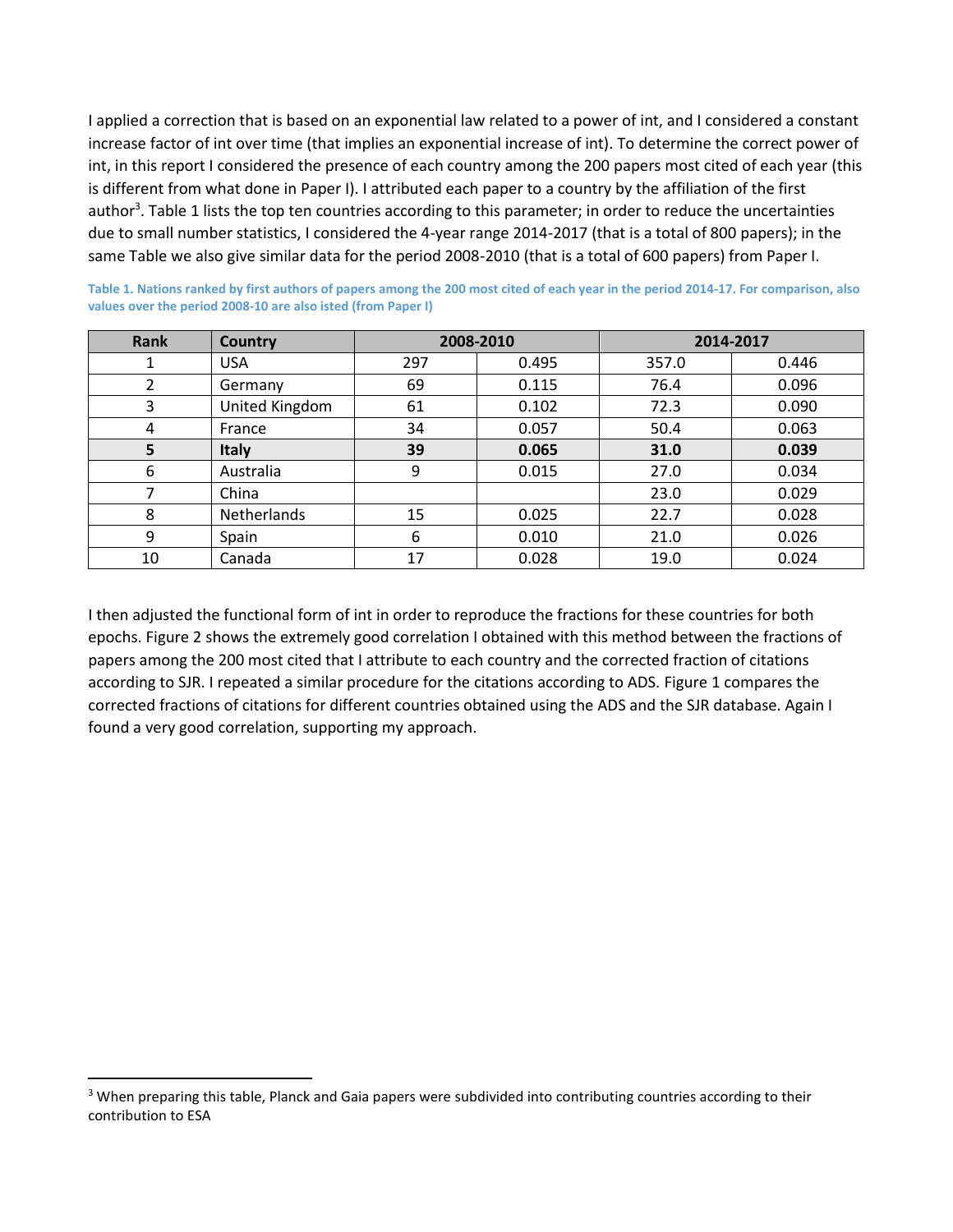

**Figure 2. Correlation between the fractions of papers among the 200 most cited that I attribute to each country and the corrected fraction of citations according to SJR. Note the extremely good correlation**



**Figure 3 Correlation between the corrected fractions of citations for different countries obtained using the ADS and the SJR database. Note the extremely good correlation**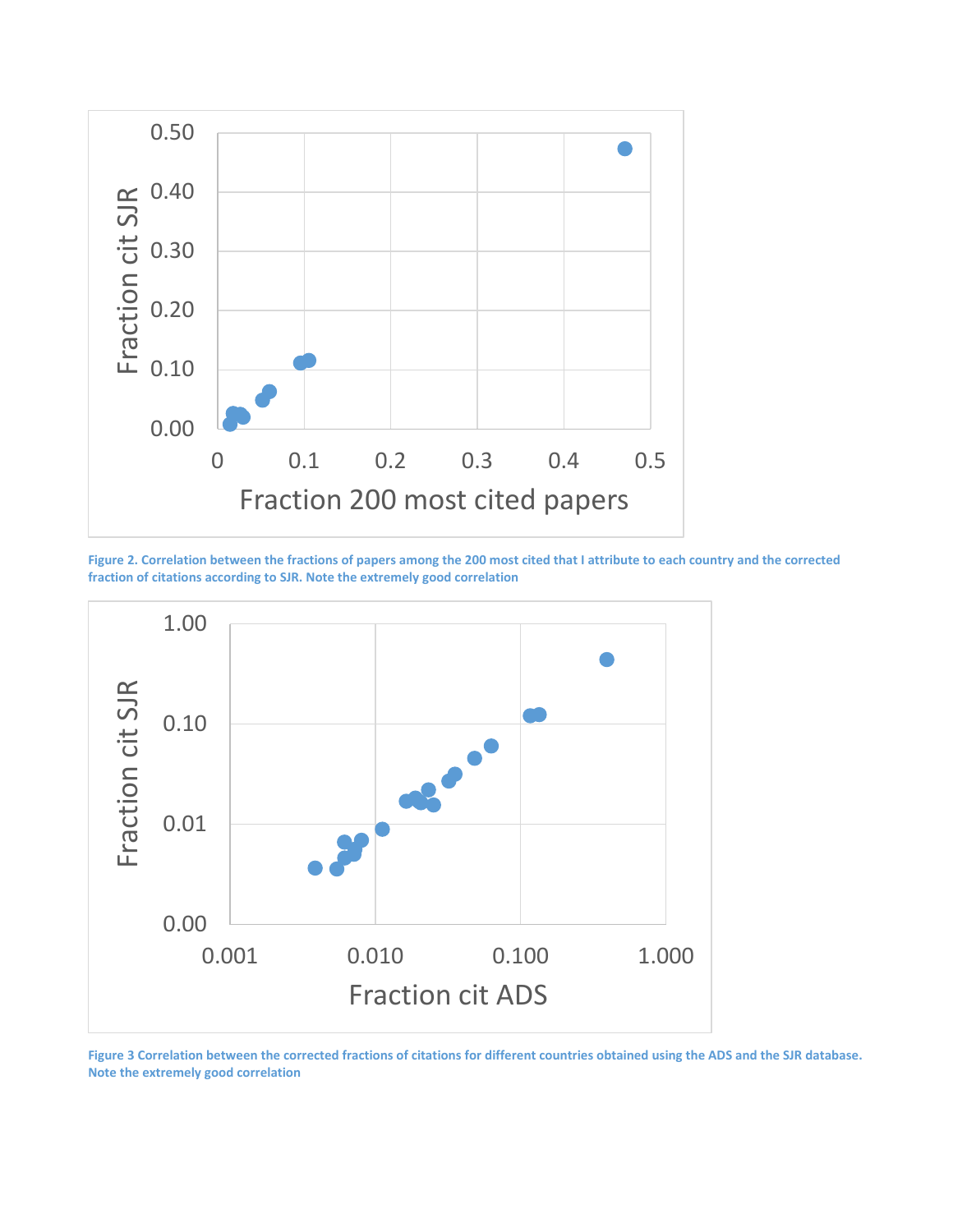## Trends with time

Once properly normalized, I can then obtain reliable time series for the contribution of different countries to research in astronomy. [Table 2](#page-3-0) and [Table 3](#page-4-0) gives the data obtained using the ADS and SCI databases. [Figure](#page-3-1)  [4a](#page-3-1)n[d Figure 5](#page-5-0) gives the same in graphical form for selected countries.

| Rank         | Country            | $2001 -$ | 2004- | $2007 -$ | 2010- | $2013 -$ | $2016 -$ | Average 2013- |
|--------------|--------------------|----------|-------|----------|-------|----------|----------|---------------|
|              |                    | 2003     | 2006  | 2009     | 2012  | 2015     | 2018     | 2018          |
| $\mathbf{1}$ | <b>USA</b>         | 0.442    | 0.450 | 0.459    | 0.455 | 0.469    | 0.461    | 0.465         |
| 2            | Germany            | 0.113    | 0.125 | 0.121    | 0.123 | 0.113    | 0.110    | 0.112         |
| 3            | UK                 | 0.094    | 0.094 | 0.090    | 0.077 | 0.111    | 0.110    | 0.110         |
| 4            | France             | 0.064    | 0.067 | 0.067    | 0.073 | 0.069    | 0.057    | 0.063         |
| 5            | Italy              | 0.064    | 0.061 | 0.060    | 0.056 | 0.044    | 0.042    | 0.043         |
| 6            | Canada             | 0.037    | 0.030 | 0.044    | 0.046 | 0.036    | 0.029    | 0.032         |
| 7            | Spain              | 0.028    | 0.030 | 0.033    | 0.041 | 0.031    | 0.032    | 0.032         |
| 8            | <b>Netherlands</b> | 0.033    | 0.027 | 0.022    | 0.026 | 0.025    | 0.027    | 0.026         |
| 9            | Australia          | 0.025    | 0.020 | 0.019    | 0.020 | 0.022    | 0.022    | 0.022         |
| 10           | Japan              | 0.035    | 0.033 | 0.031    | 0.031 | 0.025    | 0.018    | 0.022         |

<span id="page-3-0"></span>**Table 2 Time series of the contributions of different countries to research in astronomy obtained using the ADS database**



<span id="page-3-1"></span>**Figure 4. Run with time of the contributions of selected countries to research in astronomy obtained using the ADS database**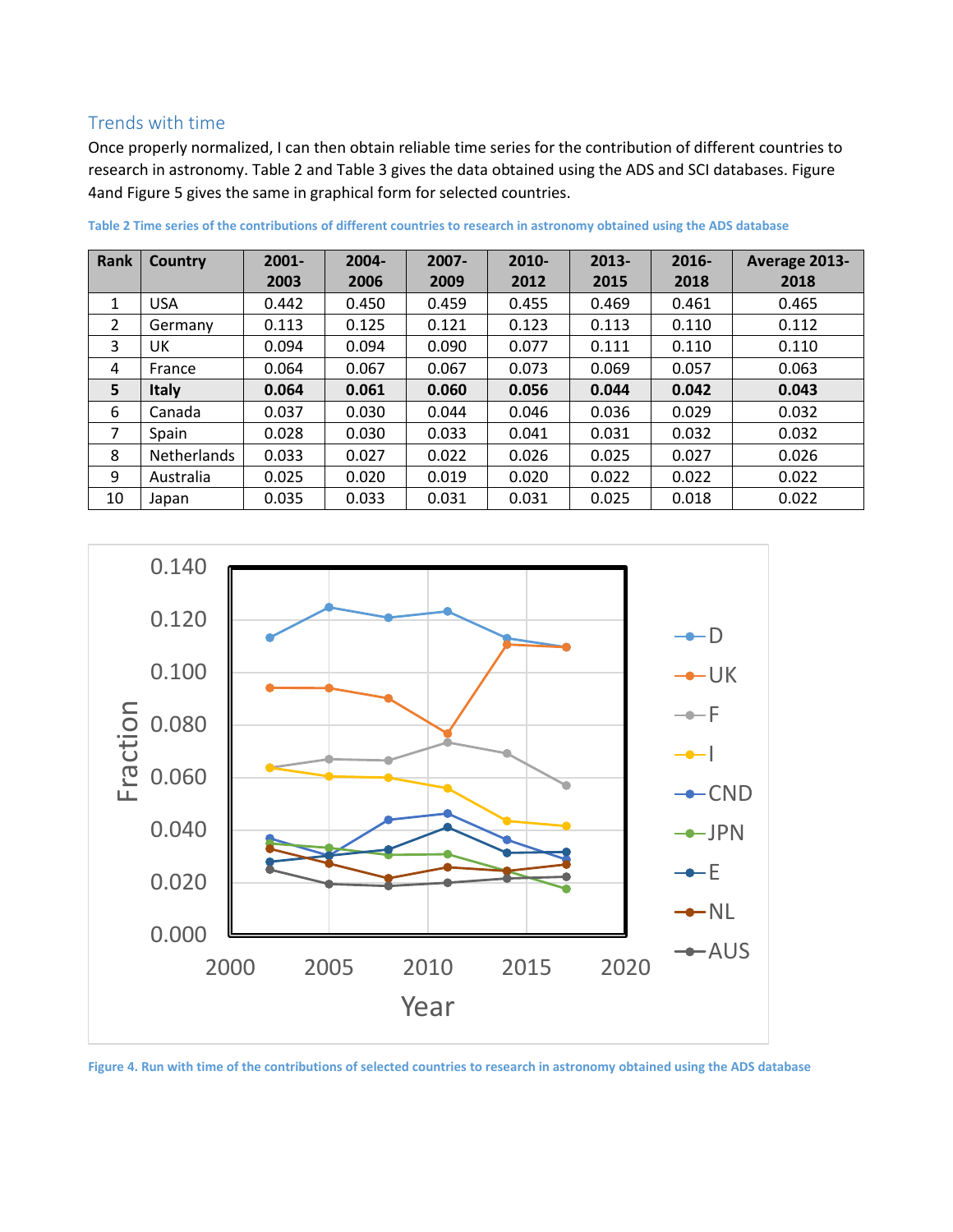| Year | <b>USA</b> | D     | <b>UK</b> | F     |       | <b>CND</b> | <b>JPN</b> | E     | <b>NL</b> | <b>AUS</b> |
|------|------------|-------|-----------|-------|-------|------------|------------|-------|-----------|------------|
| 1997 | 0.452      | 0.111 | 0.098     | 0.060 | 0.045 | 0.030      | 0.031      | 0.025 | 0.030     | 0.028      |
| 1998 | 0.442      | 0.108 | 0.108     | 0.064 | 0.050 | 0.024      | 0.025      | 0.026 | 0.029     | 0.032      |
| 1999 | 0.460      | 0.101 | 0.105     | 0.063 | 0.052 | 0.027      | 0.028      | 0.024 | 0.027     | 0.030      |
| 2000 | 0.466      | 0.098 | 0.106     | 0.062 | 0.056 | 0.027      | 0.029      | 0.025 | 0.032     | 0.024      |
| 2001 | 0.489      | 0.097 | 0.108     | 0.054 | 0.057 | 0.026      | 0.034      | 0.019 | 0.031     | 0.020      |
| 2002 | 0.494      | 0.103 | 0.105     | 0.058 | 0.053 | 0.026      | 0.031      | 0.019 | 0.029     | 0.019      |
| 2003 | 0.495      | 0.107 | 0.103     | 0.062 | 0.052 | 0.025      | 0.030      | 0.020 | 0.025     | 0.017      |
| 2004 | 0.489      | 0.116 | 0.103     | 0.067 | 0.049 | 0.025      | 0.025      | 0.023 | 0.024     | 0.016      |
| 2005 | 0.490      | 0.115 | 0.112     | 0.062 | 0.049 | 0.023      | 0.025      | 0.022 | 0.023     | 0.016      |
| 2006 | 0.494      | 0.117 | 0.113     | 0.063 | 0.047 | 0.026      | 0.023      | 0.022 | 0.020     | 0.015      |
| 2007 | 0.496      | 0.116 | 0.116     | 0.061 | 0.046 | 0.028      | 0.024      | 0.021 | 0.019     | 0.016      |
| 2008 | 0.498      | 0.121 | 0.110     | 0.064 | 0.048 | 0.026      | 0.023      | 0.023 | 0.018     | 0.015      |
| 2009 | 0.485      | 0.125 | 0.108     | 0.066 | 0.051 | 0.026      | 0.022      | 0.029 | 0.019     | 0.014      |
| 2010 | 0.475      | 0.126 | 0.110     | 0.070 | 0.052 | 0.029      | 0.020      | 0.033 | 0.020     | 0.014      |
| 2011 | 0.472      | 0.128 | 0.111     | 0.070 | 0.049 | 0.028      | 0.018      | 0.035 | 0.020     | 0.016      |
| 2012 | 0.488      | 0.130 | 0.114     | 0.066 | 0.042 | 0.027      | 0.017      | 0.029 | 0.019     | 0.019      |
| 2013 | 0.474      | 0.127 | 0.114     | 0.064 | 0.042 | 0.024      | 0.018      | 0.030 | 0.022     | 0.020      |
| 2014 | 0.471      | 0.124 | 0.124     | 0.062 | 0.042 | 0.021      | 0.017      | 0.029 | 0.022     | 0.020      |
| 2015 | 0.431      | 0.120 | 0.125     | 0.063 | 0.047 | 0.020      | 0.016      | 0.034 | 0.027     | 0.023      |
| 2016 | 0.446      | 0.122 | 0.125     | 0.062 | 0.045 | 0.017      | 0.016      | 0.031 | 0.026     | 0.022      |
| 2017 | 0.440      | 0.124 | 0.121     | 0.060 | 0.045 | 0.016      | 0.017      | 0.032 | 0.027     | 0.022      |

<span id="page-4-0"></span>**Table 3 Time series of the contributions of different countries to research in astronomy obtained using the SCI database**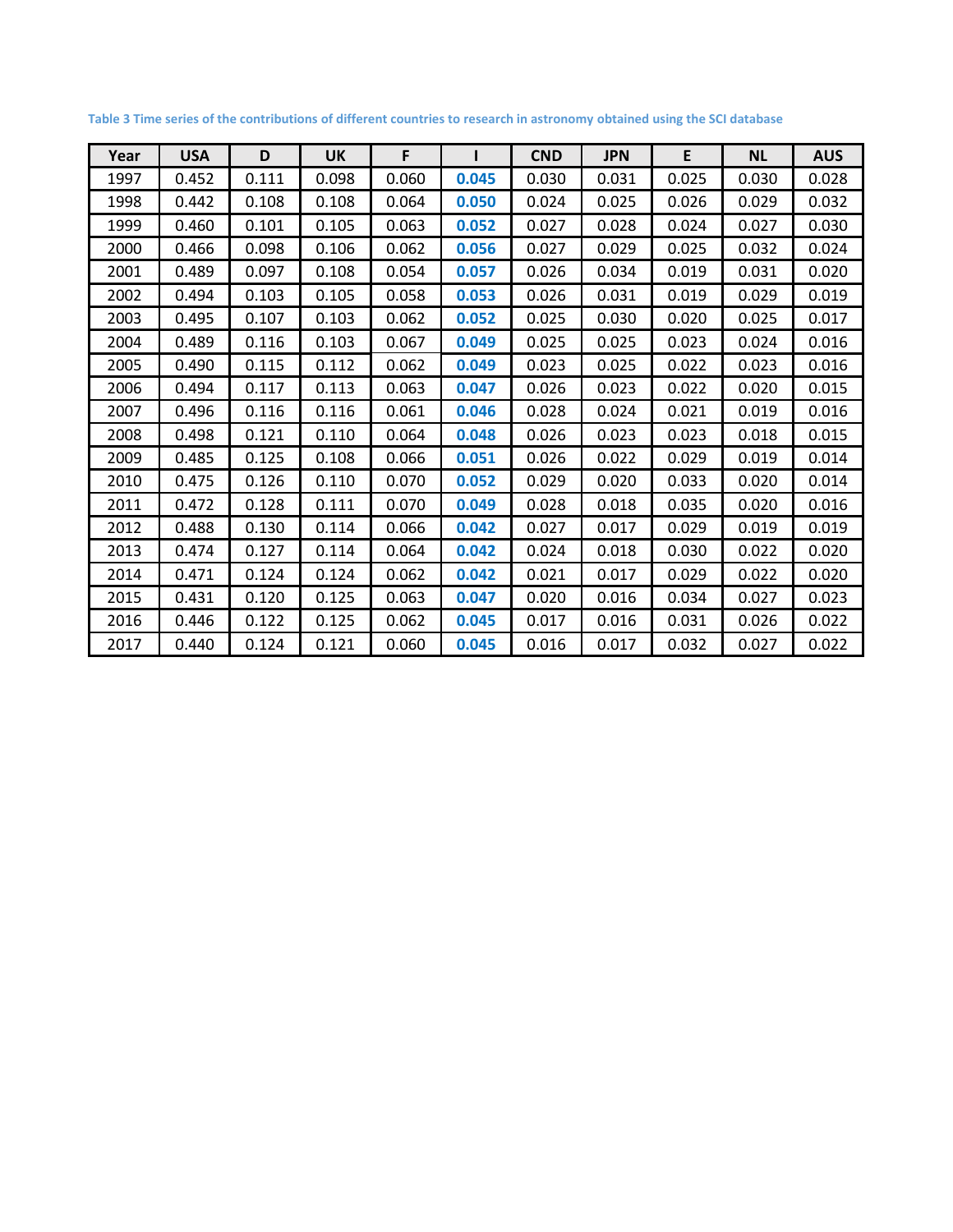

<span id="page-5-0"></span>**Figure 5. Run with time of the contributions of selected countries to research in astronomy obtained using the SCI database**

# Production in different fields of astronomy

I collected data about citations for papers with different keywords from the NASA ADS. This was done for each country. I then used the same approach for handling internationalization considered above, using values of int appropriate for each keyword.. I give results for different groups of keywords (corresponding to the INAF Macroareas) in [Table 4-](#page-5-1)9.

| <b>Keyword</b>               | <b>Papers</b> | Int | <b>Rank</b><br>$10-12$ | Italy/World<br>$10 - 12$ | <b>Rank</b><br>$16 - 18$ | Italy/World<br>$16 - 18$ | <b>Rank</b><br>diff | Italy/World<br>diff |
|------------------------------|---------------|-----|------------------------|--------------------------|--------------------------|--------------------------|---------------------|---------------------|
| Surveys                      | 1023          | 6.9 |                        | 0.056                    | 6                        | 0.031                    | $-1$                | $-0.025$            |
| Catalogs                     | 701           | 7.5 | 5                      | 0.058                    | 5                        | 0.039                    | $=$                 | $-0.019$            |
| Gravitation                  | 3839          | 4.0 | 6                      | 0.038                    | 4                        | 0.049                    | $+2$                | $+0.011$            |
| Hydrodynamics                | 1128          | 1.9 | 6                      | 0.033                    | 8                        | 0.033                    | $-2$                | 0.000               |
| <b>Gravitational lensing</b> | 935           | 4.7 |                        | 0.034                    | 5                        | 0.032                    | $+2$                | $-0.002$            |
| Radiative Transfer           | 887           | 2.4 |                        | 0.038                    | 10                       | 0.026                    | $-3$                | $-0.012$            |
| Radio                        | 2106          | 3.4 | 4                      | 0.057                    | 6                        | 0.043                    | $-2$                | $-0.014$            |
| Infrared                     | 1437          | 3.7 |                        | 0.046                    | 5                        | 0.051                    | $+2$                | $+0.005$            |
| Average                      |               |     | 5.9                    | 0.045                    | 6.1                      | 0.039                    | $-0.2$              | $-0.006$            |

#### <span id="page-5-1"></span>**Table 4. Role of Italian astronomy in different areas according to selected keywords – General keywords**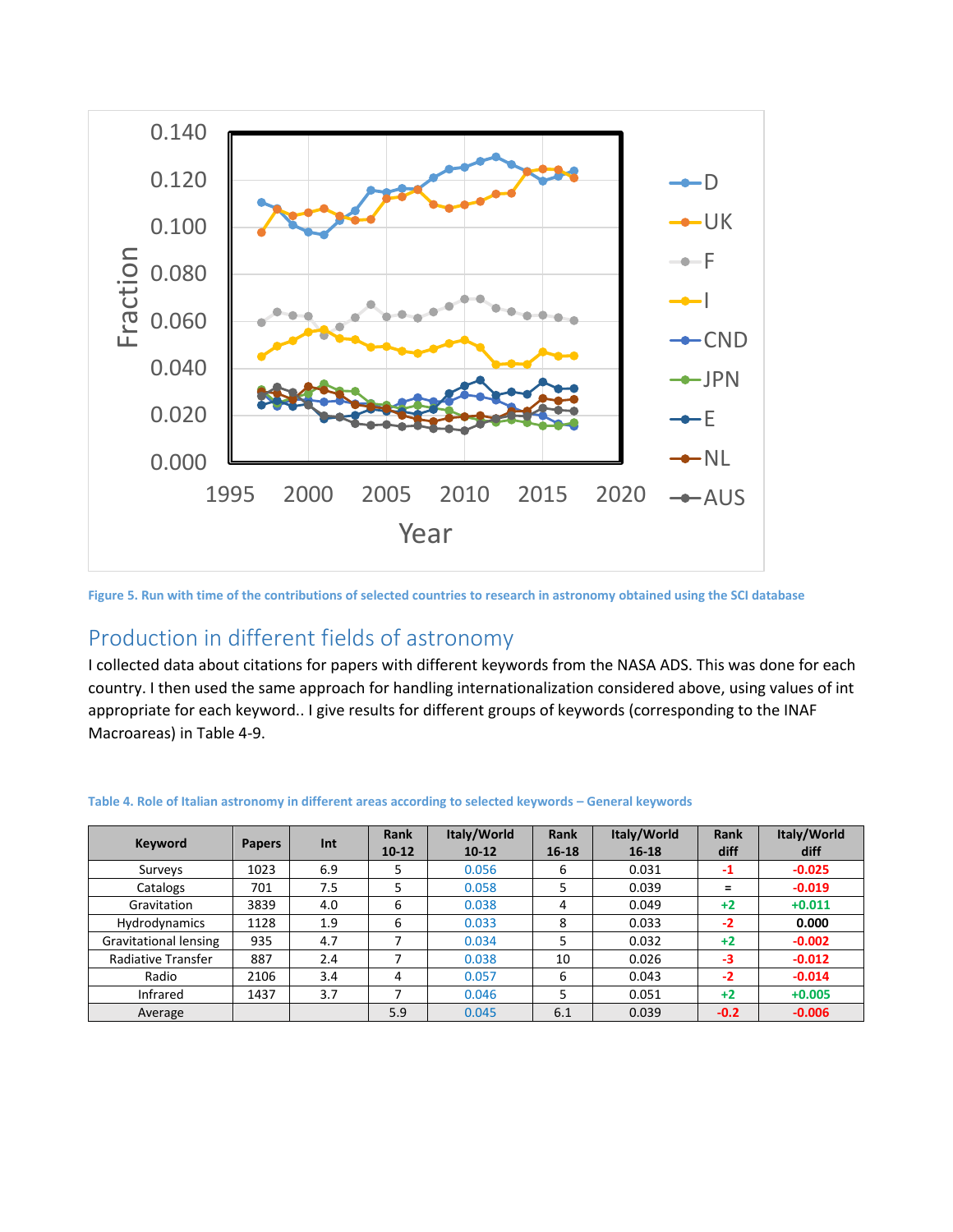### Macroarea 1: Galaxies and Cosmology

**Table 5. Role of Italian astronomy in different areas according to selected keywords – Macroarea 1 Galaxies and cosmology**

| <b>Keyword</b>           | <b>Papers</b> | Int | <b>Rank</b><br>$10 - 12$ | Italy/World<br>$10 - 12$ | <b>Rank</b><br>$16 - 18$ | Italy/World<br>$16 - 18$ | <b>Rank diff</b> | Italy/World<br>diff |
|--------------------------|---------------|-----|--------------------------|--------------------------|--------------------------|--------------------------|------------------|---------------------|
| Galaxies - starbursts    | 936           | 3.7 | 6                        | 0.053                    | 7                        | 0.021                    | $-1$             | $-0.032$            |
| Galaxies - active        | 4458          | 3.5 | 3                        | 0.070                    | 4                        | 0.061                    | $-1$             | $-0.009$            |
| Galaxies – clusters      | 4637          | 5.1 | 3                        | 0.061                    | 5                        | 0.047                    | $-2$             | $-0.014$            |
| Galaxies - formation     | 9013          | 3.3 | 6                        | 0.044                    | 5                        | 0.042                    | $+1$             | $-0.002$            |
| Galaxies - high redshift | 3685          | 4.8 | 5.                       | 0.045                    | 5                        | 0.044                    | $=$              | $-0.001$            |
| Galaxies - evolution     | 7061          | 3.5 | 5                        | 0.050                    | 5                        | 0.050                    | $=$              | 0.000               |
| Galaxies - nucleus       | 3246          | 3.1 | 4                        | 0.059                    | 4                        | 0.060                    | $=$              | $+0.001$            |
| Galaxies - individual    | 4499          | 3.8 | 5                        | 0.048                    | 5                        | 0.050                    | $=$              | $+0.002$            |
| Galaxies - structure     | 6059          | 3.6 | 6                        | 0.041                    | 6                        | 0.040                    | $=$              | $-0.001$            |
| Galaxies - kinematics    | 2825          | 3.1 | 4                        | 0.039                    | 6                        | 0.043                    | $-2$             | $+0.004$            |
| Galaxies - halo          | 3198          | 2.7 | 3                        | 0.048                    | 5                        | 0.035                    | $-2$             | $-0.013$            |
| Cosmology                | 17493         | 3.8 | 5                        | 0.046                    | 5                        | 0.056                    | Ξ                | $+0.010$            |
| Large scale structure    | 1234          | 4.4 | 5.                       | 0.042                    | 6                        | 0.018                    | $-1$             | $-0.024$            |
| Cosmological parameters  | 5293          | 4.7 | 5                        | 0.038                    | 6                        | 0.052                    | $-1$             | $+0.014$            |
| Dark matter              | 1575          | 2.5 | 5                        | 0.045                    | 6                        | 0.045                    | $-1$             | 0.000               |
| Dark energy              | 1092          | 3.2 | 8                        | 0.030                    | 6                        | 0.048                    | $+2$             | $+0.018$            |
| Average                  |               |     | 4.6                      | 0.047                    | 5.3                      | 0.044                    | $-0.7$           | $-0.003$            |

#### Macroarea 2: Stars and Interstellar Matter

**Table 6. Role of Italian astronomy in different areas according to selected keywords – Macroarea 2 Stars and Interstellar Matter**

| <b>Keyword</b>             | <b>Papers</b> | Int | <b>Rank</b><br>$10 - 12$ | Italy/World<br>$10-12$ | Rank<br>$16 - 18$ | Italy/World<br>$16 - 18$ | <b>Rank diff</b> | Italy/World<br><b>Diff</b> |
|----------------------------|---------------|-----|--------------------------|------------------------|-------------------|--------------------------|------------------|----------------------------|
| Planetary systems          | 3197          | 3.4 |                          |                        |                   | 0.030                    |                  |                            |
| Planetary atmospheres      | 1589          | 2.5 |                          |                        | 9                 | 0.022                    |                  |                            |
| Protoplanetary disks       | 980           | 3.0 | 10                       | 0.018                  | 7                 | 0.034                    | $+2.4$           | $+0.012$                   |
| Planet formation           | 2278          | 3.6 |                          |                        | 8                 | 0.028                    |                  |                            |
| Planet individual          | 1673          | 3.3 |                          |                        | 7                 | 0.037                    |                  |                            |
| Stars – evolution          | 6215          | 3.2 | 5                        | 0.048                  | 5.                | 0.048                    | $=$              | 0.000                      |
| Stars – formation          | 6567          | 3.4 | 6                        | 0.041                  | 5.                | 0.044                    | $+1$             | $+0.003$                   |
| Stars - populations        | 2541          | 3.2 | 3                        | 0.065                  | 4                 | 0.072                    | $-1$             | $+0.007$                   |
| Stars - abundances         | 3253          | 3.4 | 3                        | 0.076                  | 4                 | 0.060                    | $-1$             | $-0.016$                   |
| Stars - clusters           | 2413          | 3.2 | 3                        | 0.077                  | 4                 | 0.082                    | $-1$             | $+0.005$                   |
| Stars - atmosphere         | 2122          | 2.6 | 6                        | 0.047                  | 7                 | 0.032                    | $-1$             | $-0.015$                   |
| Supernovae                 | 1631          | 2.9 | 4                        | 0.059                  | 6                 | 0.030                    | $-2$             | $-0.029$                   |
| <b>Interstellar Matter</b> | 4663          | 3.5 | 6                        | 0.046                  | 5.                | 0.036                    | $+1$             | $-0.008$                   |
| Average                    |               |     | 5.1                      | 0.053                  | 5.3               | 0.049                    | $-0.2$           | $-0.004$                   |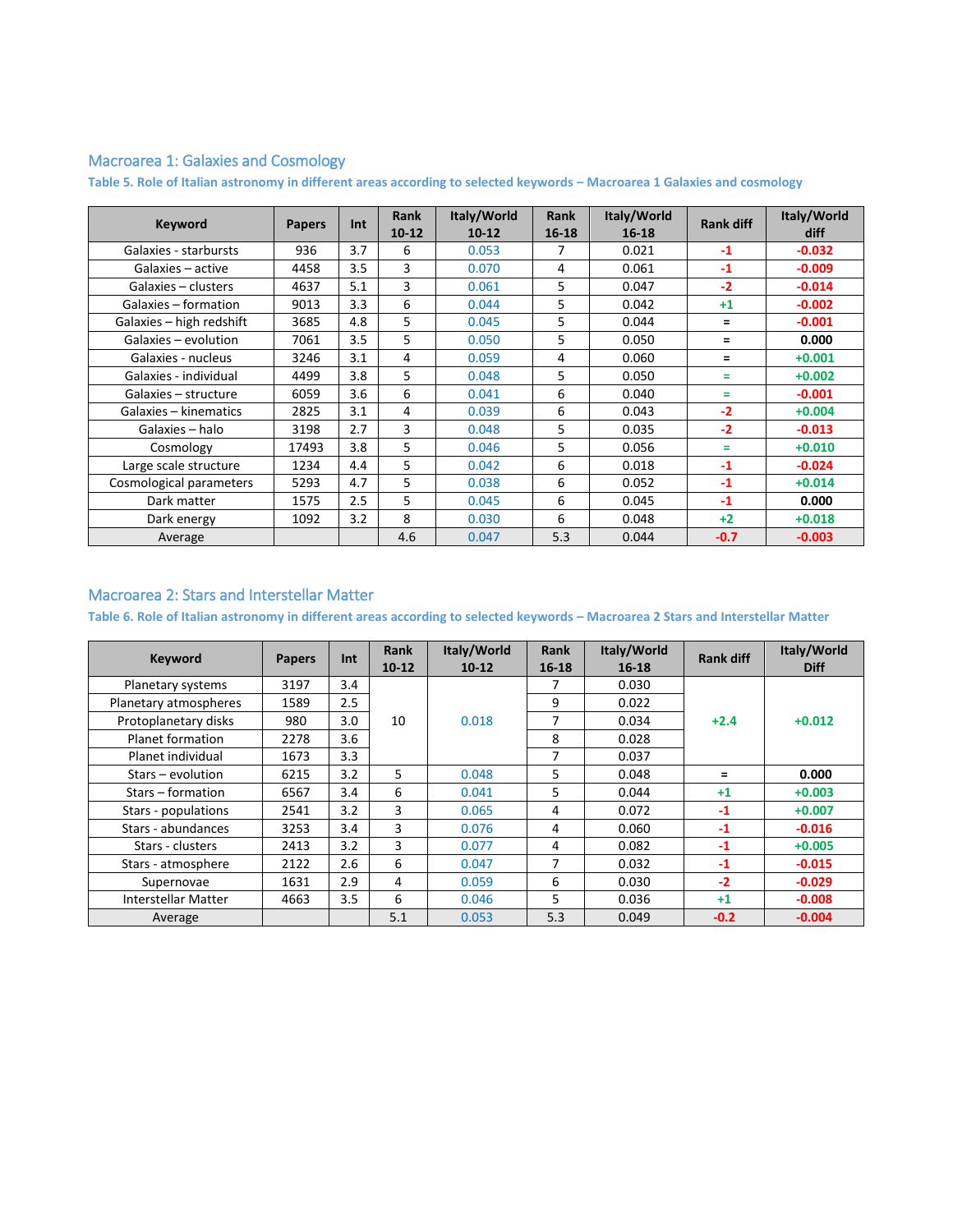#### Macroarea 3: Sun and Solar System

**Table 7. Role of Italian astronomy in different areas according to selected keywords – Macroarea 3: Sun and Solar System**

| <b>Keyword</b>            | <b>Papers</b> | Int | <b>Rank</b><br>$10-12$ | Italy/World<br>$10-12$ | Rank<br>$16 - 18$ | Italy/World<br>$16 - 18$ | <b>Rank diff</b> | Italy/World<br>diff |
|---------------------------|---------------|-----|------------------------|------------------------|-------------------|--------------------------|------------------|---------------------|
| Sun - atmosphere          | 1317          | 1.6 | 8                      | 0.016                  | 11                | 0.028                    | -3               | $+0.012$            |
| Sun - planet interactions | 2102          | 2.0 |                        | 0.030                  | 8                 | 0.037                    | -1               | $+0.007$            |
| Solar system planets      | 1156          | 2.8 | 8                      | 0.026                  | 6                 | 0.038                    | $+2$             | $+0.012$            |
| Comets                    | 715           | 4.4 | 9                      | 0.025                  |                   | 0.053                    | $+4$             | $+0.028$            |
| Minor bodies              | 694           | 2.4 | 8                      | 0.062                  | 6                 | 0.050                    | $+2$             | $-0.012$            |
| Average                   |               |     | 8.0                    | 0.032                  | 7.6               | 0.041                    | $+0.4$           | $+0.009$            |

#### Macroarea 4: High Energy and Relativity

**Table 8. Role of Italian astronomy in different areas according to selected keywords – Macroarea 4: High Energy and Relativity**

| <b>Keyword</b> | <b>Papers</b> | Int | <b>Rank</b><br>$10-12$ | Italy/World<br>$10-12$ | Rank<br>$16 - 18$ | Italy/World<br>$16 - 18$ | <b>Rank</b><br>diff | Italy/World<br>diff |
|----------------|---------------|-----|------------------------|------------------------|-------------------|--------------------------|---------------------|---------------------|
| High energy    | 16973         | 3.1 | 3                      | 0.075                  | 3                 | 0.065                    | $\equiv$            | $-0.010$            |
| X-ray          | 3039          | 3.2 | 4                      | 0.061                  | 4                 | 0.080                    | $\equiv$            | $+0.019$            |
| gamma-ray      | 5127          | 3.5 | 4                      | 0.066                  | 4                 | 0.092                    | Ξ                   | $+0.026$            |
| pulsar         | 1005          | 3.2 | 4                      | 0.061                  | 8                 | 0.042                    | $-4$                | $-0.019$            |
| GRB            | 818           | 4.2 | $\overline{2}$         | 0.074                  | 3                 | 0.100                    | $-1$                | $+0.026$            |
| AGN            | 1583          | 3.2 | 4                      | 0.067                  | 4                 | 0.075                    | Ξ                   | $+0.008$            |
| X-ray binaries | 1265          | 2.8 | 5                      | 0.061                  | 5                 | 0.069                    | Ξ                   | $+0.008$            |
| Cosmic rays    | 901           | 3.3 | 3                      | 0.071                  | 3                 | 0.086                    | $\equiv$            | $+0.015$            |
| Relativity     | 11046         | 3.2 | 4                      | 0.047                  | 5                 | 0.067                    | $-1$                | $+0.020$            |
| Astroparticles | 7836          | 3.6 | 4                      | 0.051                  | 4                 | 0.053                    | Ξ                   | $+0.002$            |
| Gravity waves  | 1096          | 5.3 | 6                      | 0.041                  | 4                 | 0.052                    | $+2$                | $+0.011$            |
| Average        |               |     | 3.9                    | 0.061                  | 4.3               | 0.073                    | $-0.4$              | $+0.012$            |

#### Top ten

| <b>Keyword</b>      | <b>Rank</b><br>2010-12 | Italy/World<br>2010-12 | Rank<br>$2016 -$<br>18 | Italy/World<br>2016-18 | Rank<br>diff | Italy/World<br>diff |
|---------------------|------------------------|------------------------|------------------------|------------------------|--------------|---------------------|
| <b>GRB</b>          | $\overline{2}$         | 0.074                  | 3                      | 0.100                  | $-1$         | $+0.026$            |
| gamma-ray           | 4                      | 0.066                  | 4                      | 0.092                  | =            | $+0.026$            |
| Cosmic rays         | 3                      | 0.071                  | 3                      | 0.086                  | $=$          | $+0.015$            |
| Stars - clusters    | 3                      | 0.077                  | 4                      | 0.082                  | $-1$         | $+0.005$            |
| <b>AGN</b>          | 4                      | 0.067                  | 4                      | 0.075                  | $=$          | $+0.008$            |
| Stars - populations | 3                      | 0.065                  | 4                      | 0.072                  | $-1$         | $+0.007$            |
| X-ray binaries      | 5                      | 0.061                  | 5                      | 0.069                  | =            | $+0.008$            |
| Galaxies - active   | 3                      | 0.070                  | 4                      | 0.069                  | $-1$         | $-0.001$            |
| Relativity          | 4                      | 0.047                  | 5                      | 0.067                  | -1           | $+0.020$            |
| <b>High Energy</b>  | 3                      | 0.075                  | 3                      | 0.065                  | Ξ            | $-0.010$            |

## Where are now the most cited Italian astronomers?

As a final piece of information, I show in [Figure 6](#page-8-0) the relation between the number of reduced citations for NASA ADS and year of first publication for a number of Italian astronomers. They were selected among the most cited; note however that the list might be incomplete. Different symbols are used do mark astronomers that are currently in Italy and those that are now abroad.